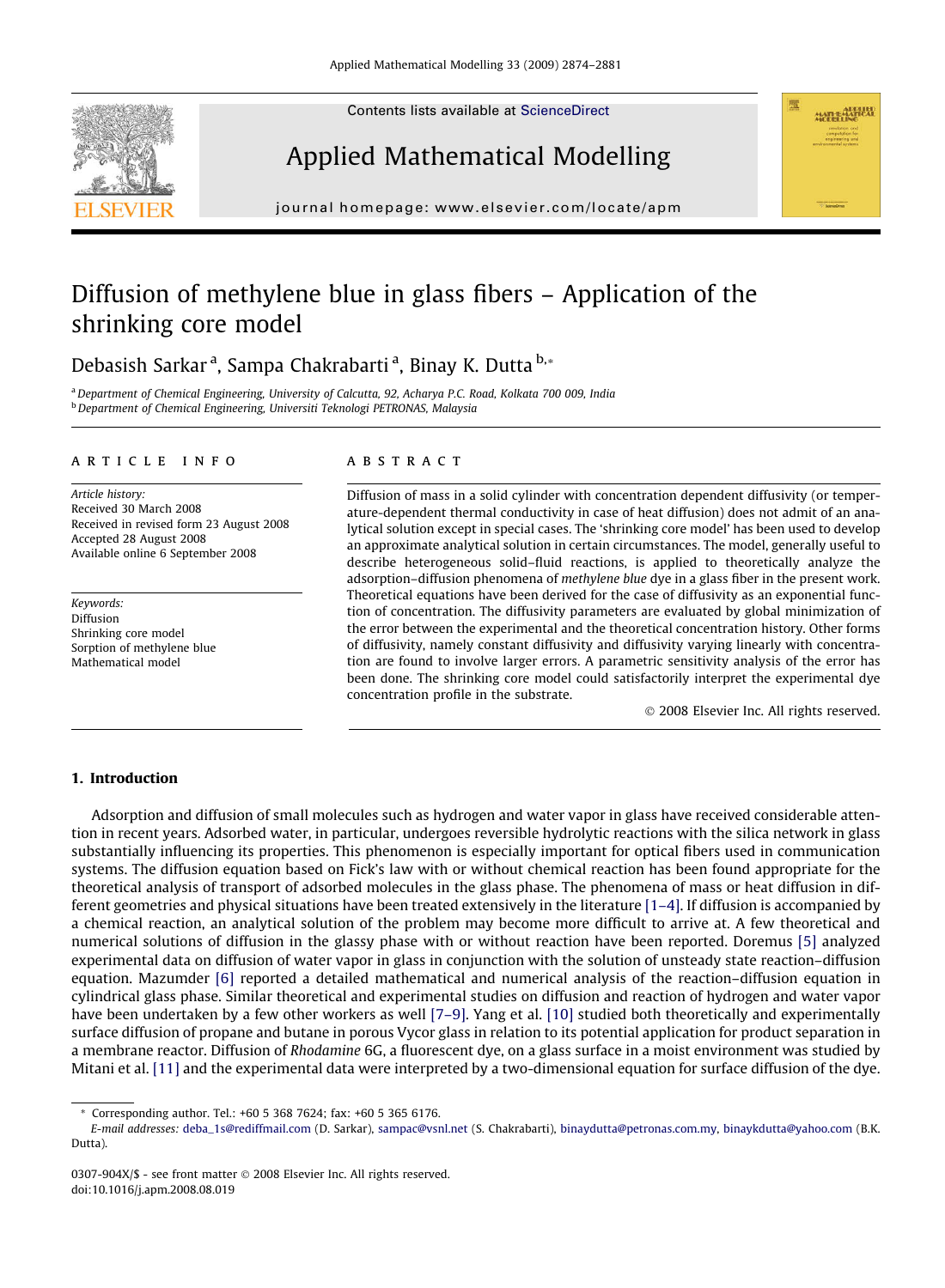# Nomenclature

- $C$  liquid phase concentration at time t (mg/L), same as bulk concentration at the same time
- $C_0$  initial liquid phase concentration (mg/L)
- $C_{ii}^*$ <sup>exp</sup> experimental value of dimensionless concentration of ith data point in jth run
- $C_{ii}^{\text{Zmodel}}$ model predicted dimensionless concentration at time of Ith experimental data point in jth run
- $\overline{D}$  effective concentration dependent pore diffusivity for the proposed model (cm<sup>2</sup>/s)
- D concentration independent parameter vector of diffusivity–concentration relation, described in Eq. [\(12\)](#page-3-0)
- $D_0$  constant parameters of diffusivity in exponential, linear and constant diffusivity model (cm $^2$ /s)
- E function of average square error
- $k_0$  Langmuir isotherm constant (L/mg)
- L length of glass wool fiber (cm)
- $N(t)$  rate of adsorption (mg/s)
- n dimensionality of an optimization problem
- R radius of a glass fiber (cm)
- $R_f$  radius of the unused core at time  $t$  (cm)
- $t$  time  $(s)$
- V volume of the batch (L)
- W mass of adsorbent  $(g)$
- $Y_{et}$  solid phase concentration at time t (mg/g)<br>  $Y_{s}$  Langmuir isotherm constant (L/g)
- $Y_S$  Langmuir isotherm constant (L/g)<br> $\overline{Y}_t$  average solid phase concentration
- average solid phase concentration at time  $t$  (mg/g)

Greek symbols

- $\alpha$  exponential coefficient of concentration in effective pore diffusivity for the proposed model (L/mg) linear coefficient of concentration in effective pore diffusivity for the linear model (L/mg)
- linear coefficient of concentration in effective pore diffusivity for the linear model  $(L/mg)$
- $\rho$  adsorbent density (g/L)

# Subscripts

- 0 initial
- $i$  data point index
- j index of experimental run
- t at time t

Superscript

non-dimensional

In a recent paper, Chakrabarti and Dutta [\[12\]](#page-7-0) reported adsorption and diffusion of methylene blue, a basic dye, from an aqueous solution in thin fibers of soft glass. Stereomicroscopic colored pictures of a single dye-stained fiber gave a clear indication of penetration of the dye into the glass. The equilibrium sorption data could be fitted well by the Langmuir isotherm. The unsteady state diffusion equation in an 'infinite' cylinder was used to theoretically analyze the diffusion phenomenon. Since the dye concentration in the solution phase was a function of time in batch sorption experiments, an analytical solution [\[12\]](#page-7-0) for the case of constant dye diffusivity could be obtained using the Duhamel theorem. The concentration dependence of the diffusivity of the dye in glass in the real case was however obtained empirically by fitting the experimental time–concentration data in the solution of the diffusion equation. It was found that the diffusivity value was an exponential function of dye concentration.

Determination of diffusivities of penetrants in a variety of solids by fitting unsteady-state experimental uptake data with analytical solutions of the appropriate diffusion equations is a well-established practical technique e.g. [\[4,13\].](#page-7-0) In the present work an alternative theoretical analysis of diffusion of methylene blue in glass fibers has been presented by taking help of the 'shrinking core model'. This model is widely used in the theoretical analysis of gas–solid non-catalytic reactions [\[14\].](#page-7-0) Recently Jena et al. [\[15\]](#page-7-0) used the model to analyze batch adsorption of a few organics from aqueous solutions in porous silica and in active carbon particles. Use of the model becomes especially convenient when the exact equations of unsteady state diffusion involve nonlinear or concentration-dependent parameters. Here we have adopted the shrinking core model to fit the experimental data on batch adsorption of the dye in glass fibers reported by Chakrabarti and Dutta [\[12\].](#page-7-0) The computational strategy adopted for estimation of the values of the parameters by global optimization has been described.

# 2. Theoretical analysis

Pseudo-steady state diffusion of the adsorbed methylene blue dye through a cylindrical shell in a glass fiber [\(Fig. 1\)](#page-2-0) is assumed. Liquid side resistance to mass transfer has been neglected [\[12\].](#page-7-0) Theoretical analysis and computation of the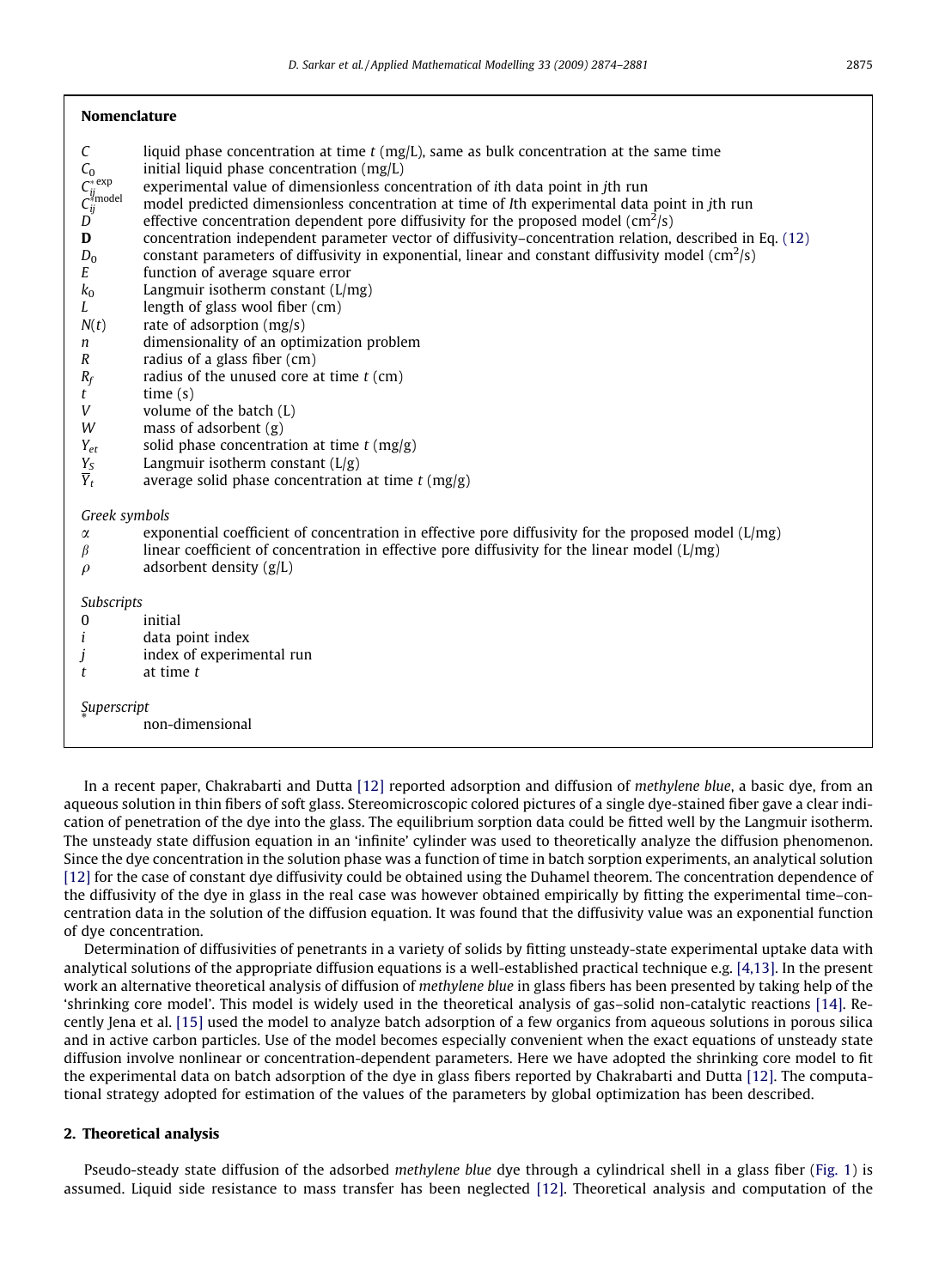<span id="page-2-0"></span>

Fig. 1. Schematic diagram qualitatively showing the concentration profile of methylene blue in a glass fiber following the shrinking core model.

diffusivity has been done for the case in which it is an exponential function of concentration, $D = D_0 \exp(-\alpha C)$ . The cases of constant  $(D = D_0)$  as well as linearly varying diffusivity  $[D = D_0(1 - \beta C)]$  have also been investigated and compared.

The shrinking core model is schematically depicted in Fig. 1. If C is the dye concentration in the bulk solution at any time t, the flux of the dye in the glass fiber can be expressed as follows. The meanings of different notations used are given in the nomenclature section:

$$
N(t) = \frac{2\pi LD_0[1 - \exp(-\alpha C)]}{\alpha \ln\left(\frac{R}{R_f}\right)}.
$$
\n(1)

The following mass balance equation relates the shrinking rate of the virgin core and rate of change of the solid phase concentration to the instantaneous flux of the dye:

$$
N(t) = \frac{\mathrm{d}}{\mathrm{d}t} \left[ \pi L (R^2 - R_f^2) \rho Y_{\text{et}} \right].
$$

The average solid phase concentration based on the entire volume of the particle as a function of solid phase concentration in the outer shell and radius of the core [\[14\]](#page-7-0):

$$
\overline{Y_t} = Y_{et} \left[ 1 - \left( \frac{R_f}{R} \right)^2 \right]. \tag{3}
$$

The overall mass balance equation for the entire system in terms of bulk concentration of the dye solution of volume V and average solid phase concentration:

$$
-V\frac{\mathrm{d}C}{\mathrm{d}t} = W\frac{\mathrm{d}\overline{Y}_t}{\mathrm{d}t},\tag{4}
$$

where  $W$  = mass of glass fibers added to V volume of stirred solution. Now we introduce the following dimensionless variables and parameters:

$$
C^* = \frac{C}{C_0}, \quad r = \frac{R_f}{R}, \quad t^* = \frac{D_0 t}{R^2}, \quad \alpha^* = \alpha C_0, \quad W^* = \frac{W}{V C_0}, \quad \rho^* = \alpha \rho.
$$

In order to represent the equilibrium relation between solid and liquid phase concentration, the well-known Langmuir isotherm is used:

$$
Y_{et} = \frac{Y_S C}{1 + k_0 C}.\tag{5}
$$

Here  $k_0$  and  $Y_s$  are constant parameters of the Langmuir isotherm. The dimensionless form of Eq. (5) can be written as

$$
Y_{et} = \frac{Y_S^* C^*}{1 + k_0^* C^*},\tag{6}
$$

where  $k_0^* = k_0 C_0$  and  $Y_S^* = Y_S C_0$ .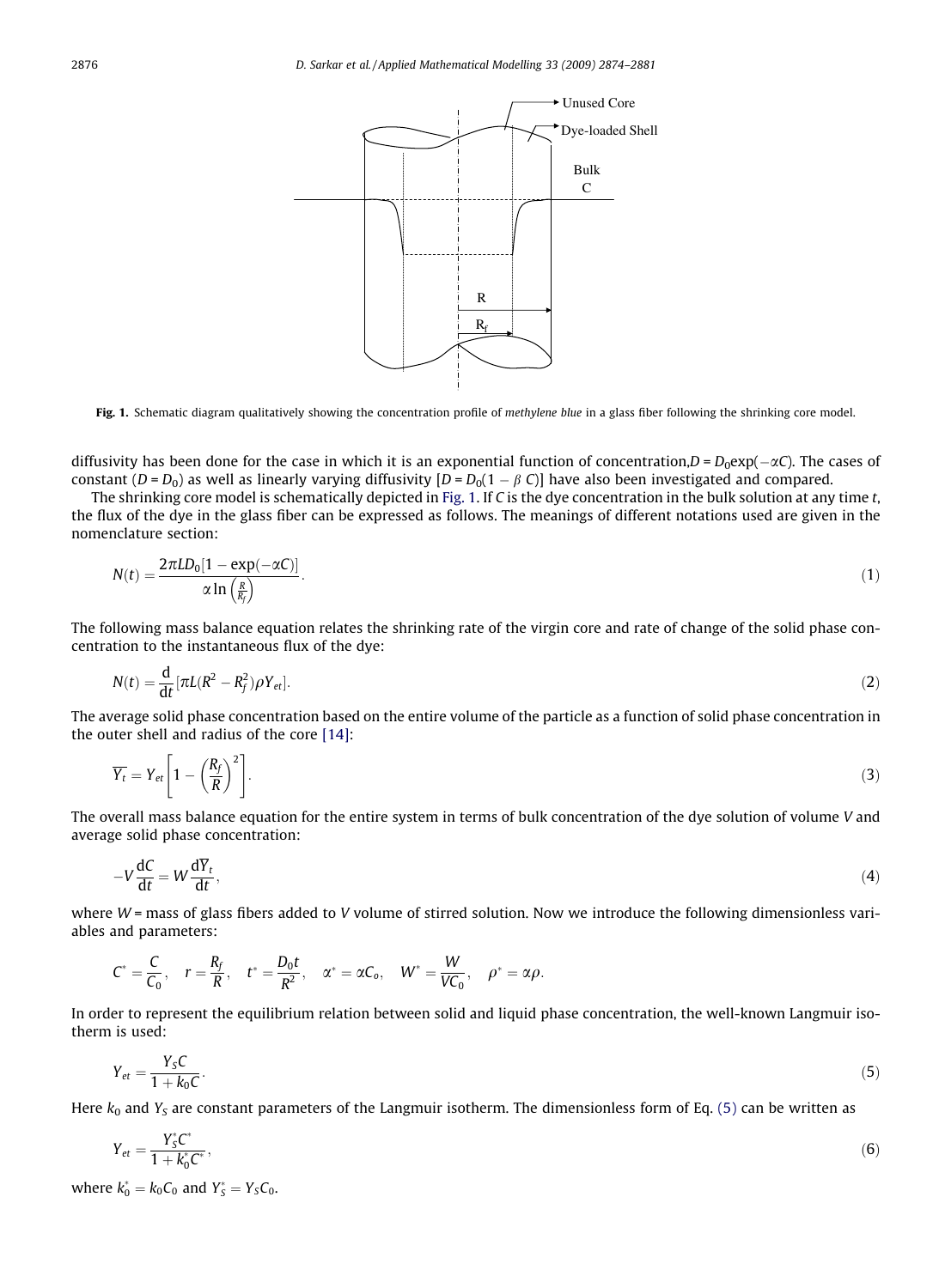<span id="page-3-0"></span>Taking the derivative of Eq. [\(6\)](#page-2-0) w.r.t. dimensionless time  $t^*$ , we get the following relation:

$$
\frac{dY_{et}}{dt^*} = \frac{Y_S^*}{(1 + k_0^* C^*)^2} \cdot \frac{dC^*}{dt^*}.
$$
\n(7)

Simplifying Eqs. [\(1\) and \(2\)](#page-2-0) in terms of the parameters in dimensionless form

$$
\frac{2[1 - \exp(-\alpha^* C^*)]}{\rho^* \ln(\frac{1}{r})} = -\frac{2rY_S^* C^*}{(1 + k_0^* C^*)} \cdot \frac{dr}{dt^*} + (1 - r^2) \frac{d}{dt^*} \left(\frac{C_t^* Y_S^*}{1 + k_0^* C^*}\right).
$$
\n(8)

Incorporating (7) in Eq. (8),

$$
\frac{2[1 - \exp(-\alpha^* C^*)]}{\rho^* Y_s^* \ln(\frac{1}{r})} = -\frac{2r C^*}{(1 + k_0^* C^*)} \cdot \frac{dr}{dt^*} + \frac{1 - r^2}{(1 + k_0^* C^*)^2} \cdot \frac{dC^*}{dt^*}.
$$
(9)

Again simplifying Eq. [\(4\)](#page-2-0) using Eqs. [\(3\) and \(6\)](#page-2-0):

$$
\frac{dr}{dt^*} = \left[\frac{\frac{1}{W^*} + \frac{(1-r^2)Y_S^*}{(1+k_0^*C^*)^2}}{\frac{2rY_S^*C_t^*}{(1+k_0^*C^*)}}\right] \frac{dC^*}{dt^*}.
$$
\n(10)

Finally, solving Eqs. (9) and (10), the time evolution equation for both bulk concentration and radius of the unreacted core in their dimensionless form are as obtained:

$$
\frac{dC^*}{dt^*} = -\frac{2W^*[1 - \exp(-\alpha^* C^*)]}{\rho^* \ln(\frac{1}{t})}
$$
\n(11)

and

$$
\frac{dr}{dt^*} = -\left[\frac{1 + \frac{W^*(1 - r^2)Y_s^*}{(1 + k_0^* C^*)^2}}{\rho^* r \ln\left(\frac{1}{r}\right) \cdot \frac{Y_s^* C^*}{(1 + k_0^* C^*)}}\right] \cdot [1 - \exp(-\alpha^* C^*)].\tag{12}
$$

The initial conditions for Eqs. (11) and (12) are taken as  $C^* = 1.0$  and  $r = 0.999$  (rather than  $r = 1$  in order to avoid singularity in the process of computation) at  $t^*$  = 0.0. Eqs. (11) and (12) can be solved simultaneously to find the time evolution of bulk concentration, provided all other process parameters are known. The two still unknown constant parameters in the expression for diffusivity, namely  $D_0$  and  $\alpha$ , can be estimated by using a suitable global optimization technique in order to achieve best fit condition of model predictions with experimental results. Computations are also carried out for the other two cases mentioned before: (a) diffusivity as a linear function of concentration [i.e.,  $D = D_0(1 - \beta C)$ ] and (b) constant diffusivity  $[D = D<sub>0</sub>]$ . The equations corresponding to Eqs. (11) and (12) for these cases can be derived as

$$
\frac{dC_t^*}{dt^*} = -\frac{2W^*[C^* - \frac{\beta^*C^*}{2}]}{\rho_l^* \cdot \ln(\frac{1}{r})}
$$
\n(13)

and

$$
\frac{dr}{dt^*} = -\left[\frac{1 + \frac{W^*(1 - r^2)Y_5^*}{(1 + k_0^* C^*)^2}}{\rho_l^* \cdot r \ln\left(\frac{1}{r}\right) \cdot \frac{Y_5^* C^*}{(1 + k_0^* C^*)}}\right] \cdot \left[C^* - \frac{\beta^* C^{*2}}{2}\right] \quad \text{for } D = D_0(1 - \beta C),\tag{14}
$$

where  $\rho^*_l = \frac{\rho}{C_0}$  and  $\beta^* = \beta C_0$ . Similarly, for the constant diffusivity case, the equivalent equations are

$$
\frac{\mathrm{d}C^*}{\mathrm{d}t^*} = -\frac{2W^*}{\rho_l^*\cdot\ln\left(\frac{1}{r}\right)}\cdot C^*\tag{15}
$$

and

$$
\frac{dr}{dt^*} = -\left[\frac{1 + \frac{W^*(1 - r^2)Y_s^*}{(1 + k_0^*(c^*))^2}}{\rho_l^* \cdot r \ln\left(\frac{1}{r}\right) \cdot \frac{Y_s^* C^*}{(1 + k_0^*(c^*))}}\right] \quad C_t^* \quad \text{for } D = D_0. \tag{16}
$$

### 3. Computational methodology

Eqs. (11) and (12) are numerically solved by fourth order Runge–Kutta method using a tested step size of  $\Delta t^*$  = 10<sup>-5</sup> with simultaneous global optimization of the two parameters of the proposed exponential diffusivity model,  $D_0$  and  $\alpha^*$  described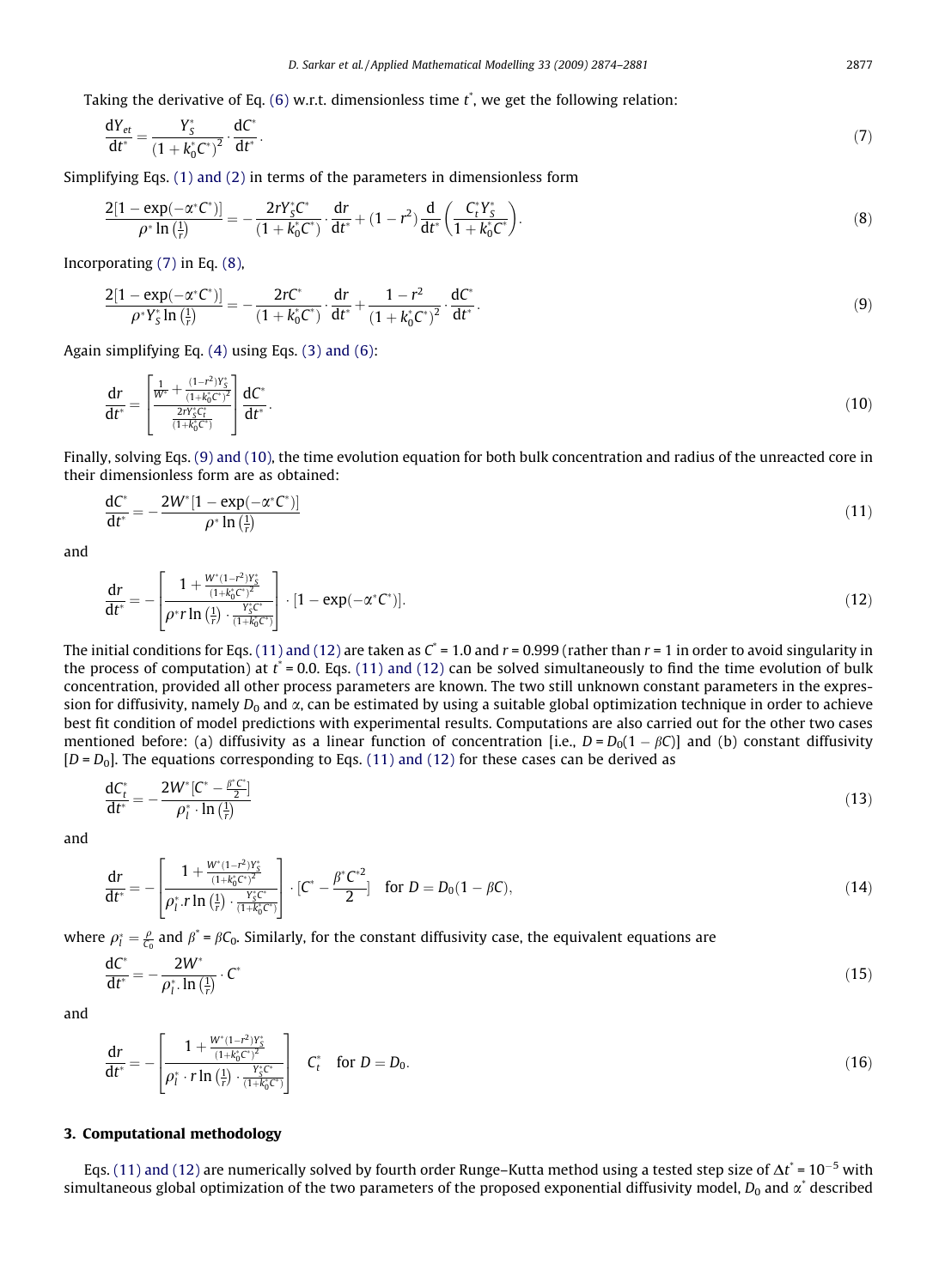above, so that the deviation between the computed and the experimental concentration of the dye in a glass fiber becomes minimum. The same procedure is repeated for the linear model [Eqs.  $(13)$  and  $(14)$ ] as well as for the constant diffusivity model [Eqs. [\(15\) and \(16\)\]](#page-3-0). The following objective function for global optimization is used:

$$
E(\mathbf{D}) = \frac{1}{3} \cdot \sum_{j=1}^{3} \sum_{i=1}^{9} (C_{ij}^{*model} - C_{ij}^{*}^{exp})^{2}.
$$
 (17)

The experimental data reported by Chakrabarti and Dutta [\[12\]](#page-7-0) on transient dye uptake by glass fibers are used for parameter estimation. Nine experimental data points  $(i = 1, 9)$  distributed over the time span of 3 h are compared with theoretical prediction at the same instant and calculated squared error, after squaring is summed and subsequently averaged for three different experimental runs  $(i = 1,3)$ , that began with three different initial concentrations. Since all other parameters are constant, the average square error,  $E$ , must be solely dependent on  $D$ , where

$$
\mathbf{D} = \begin{bmatrix} D_0 \\ \alpha \end{bmatrix}
$$
 for the exponential model (18a)

$$
= \begin{bmatrix} D_0 \\ \beta \end{bmatrix} \qquad \text{for the linear model} \tag{18b}
$$

$$
=[D_0] \qquad \text{for the constant diffusivity model.} \tag{18c}
$$

The function E is minimized by the sequential simplex method [\[16\].](#page-7-0) The algorithm involves generation of a regular geometric pattern of  $(n + 1)$  vertices where  $n = 2$  is the dimensionality of the present problem. For the exponential and linear twoparameter diffusivity models, an equilateral triangle having vertices at three different initial base points  $1(D_1)$ ,  $2(D_2)$  and  $3(D_3)$  is generated. The objective function E is evaluated at the vertices. The vertex displaying the maximum deviation is reflected through the centroid in order to generate a new vertex. The process is repeated till the error comes within the specified limit. Since the optimization problem is one-dimensional for the constant diffusivity model, it is solved by simple Fibonacci search technique [\[16\].](#page-7-0)

### 4. Results and discussion

 $\overline{r}$ 

The Langmuir parameters for the given system as well as the time–concentration data for batch adsorption have been reported by Chakrabarti and Dutta [\[12\].](#page-7-0) In the present work dimensionless concentration–time data generated numerically after solving Eqs. [\(11\) and \(12\)](#page-3-0) with simultaneous optimization of mentioned parameters (for the exponential diffusivity model) are compared with experimental values. Solutions are also generated for the other two cases of linear variation of diffusivity with concentration [Eqs. [\(13\) and \(14\)\]](#page-3-0) and for the constant diffusivity case [Eqs. [\(15\) and \(16\)\]](#page-3-0). Fig. 2 shows a comparative plot of model prediction and experimental data at three different initial dye concentrations ( $C_0$  = 50, 40 and 25 mg/L) along with the predictions of the linear and constant diffusivity models. The computed averaged squarred error of the predictions for the three different diffusivity models compared to the experimental results over all the three data sets (each consisting of nine data points) is presented in [Table 1](#page-5-0).

It is seen that the exponential model for diffusivity gives the best agreement with the experimental data among the three. The plot of the squarred error against time [\(Fig. 3](#page-5-0)) gives a better picture of how the error in prediction varies with the



Fig. 2. Experimental [\[12\]](#page-7-0) and predicted concentration history for various initial concentrations of the dye in solution.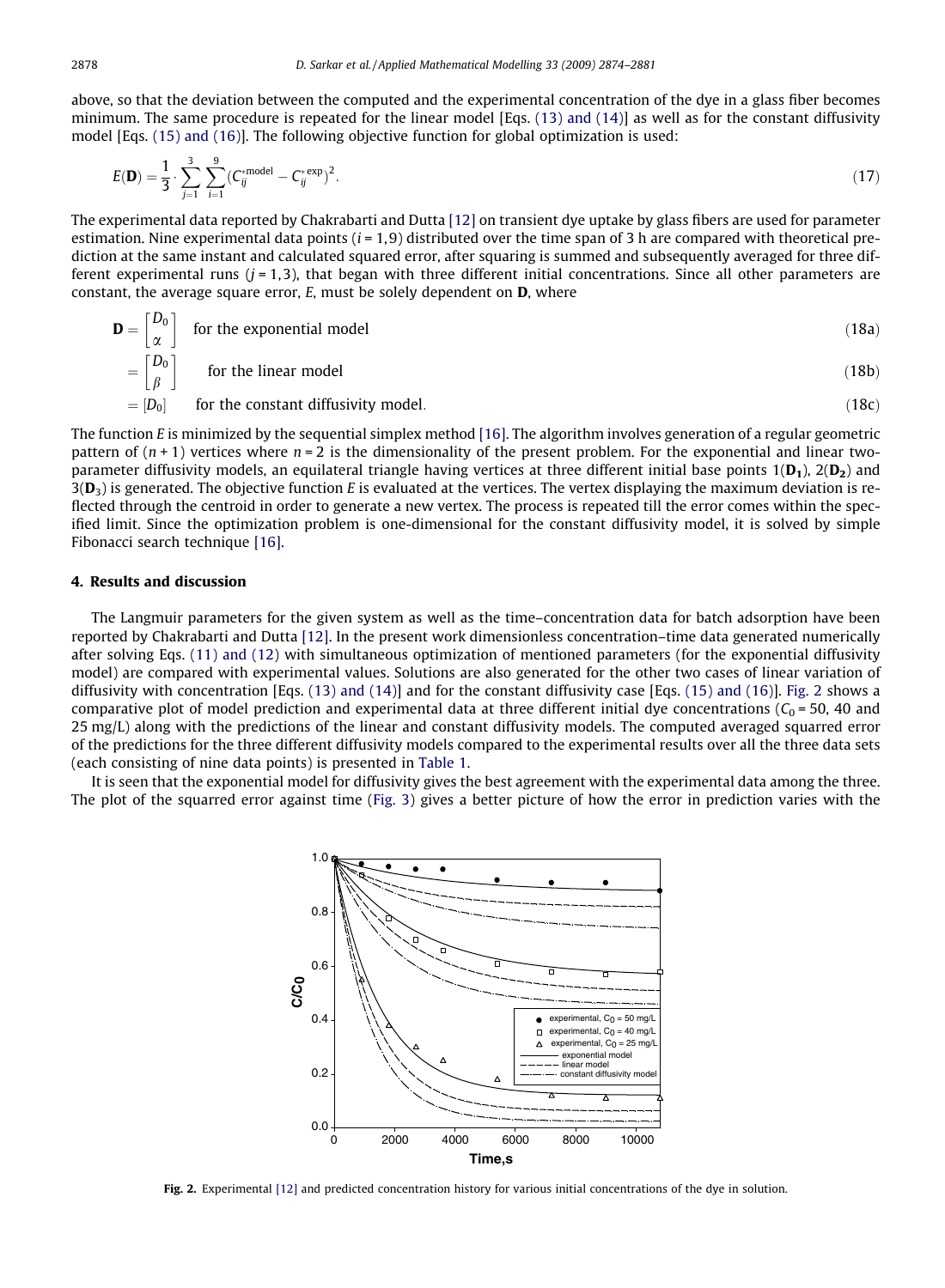#### <span id="page-5-0"></span>Table 1 Error estimates for the three models

| Diffusivity model | Error estimate $E(\mathbf{D}) = \frac{1}{3} \sum_{j=1}^{3} \sum_{i=1}^{9} (C_{ij}^{*model} - C_{ii}^{*k})$<br>$C^*$ exp |
|-------------------|-------------------------------------------------------------------------------------------------------------------------|
| Exponential       | $5.59 \times 10^{-3}$                                                                                                   |
| Linear            | $4.02 \times 10^{-2}$                                                                                                   |
| Constant          | 0.12                                                                                                                    |

diffusion time. For the exponential diffusivity model the squared error approaches to a value close to zero at a large time. The comparison between the experimental and predicted values are also reported in the form of a parity diagram [Fig. 4] for each of the three models. It is evident from the results that the exponential model of diffusivity works best in terms of prediction accuracy; the linear model comes next, whereas the constant diffusivity model exhibits the highest deviation from the experimental data. The shrinkage speed of unused core as predicted by the proposed model is also reported by plotting dimensionless radius (r) with respect to time as shown in [Fig. 5](#page-6-0). This plot indicates that the penetration of sorbate in the glass phase remains small even near equilibrium. This occurs due to the fact that the micro-cracks do not penetrate deep inside the glass phase.



Fig. 3. Squared error for different theoretical models with respect to experimental values [\[12\]](#page-7-0).



Fig. 4. Parity diagram for the experimental [\[12\]](#page-7-0) and calculated values of  $C/C_0$  for the three theoretical models (range of initial concentration: 25-50 mg/L).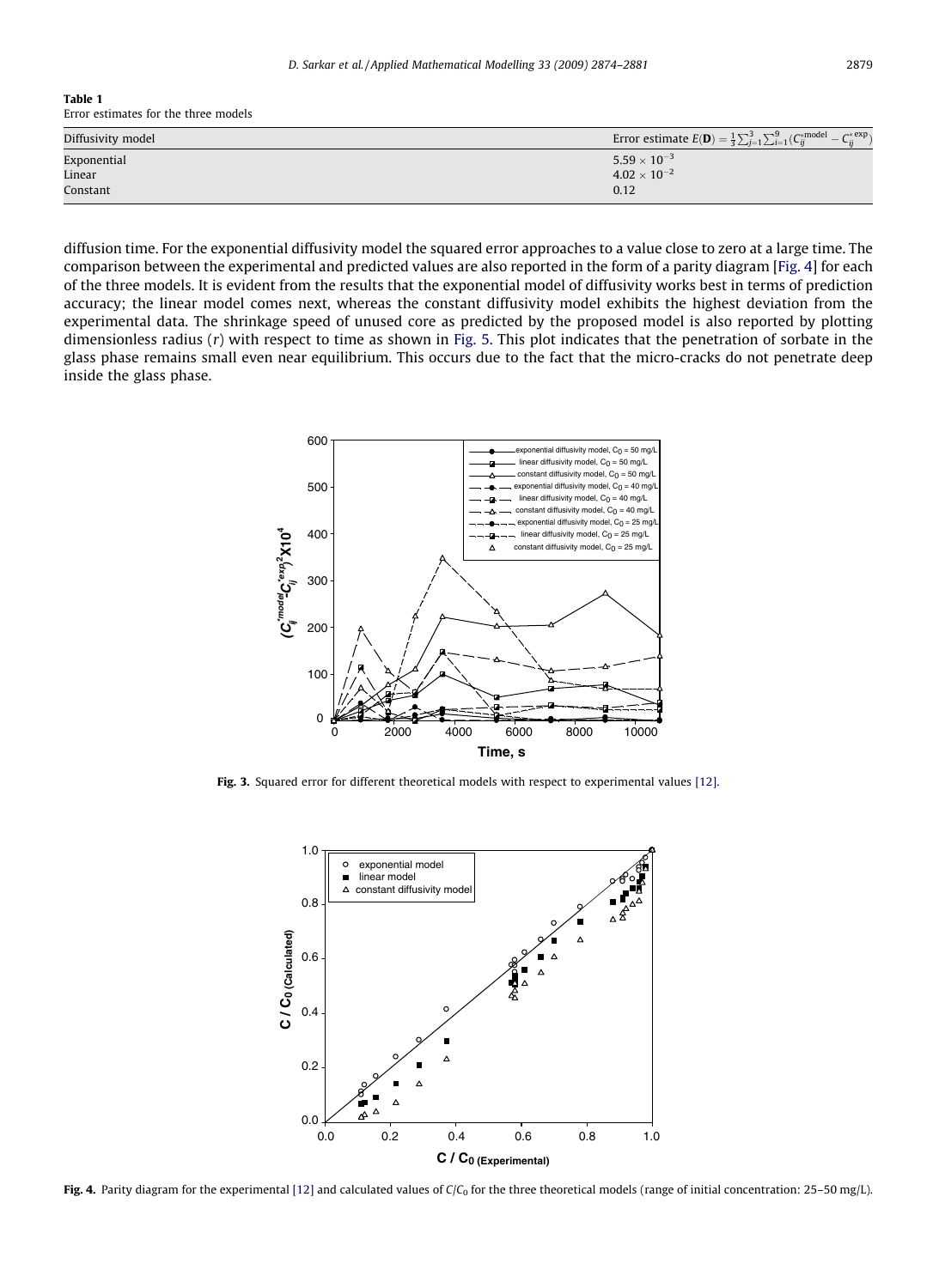<span id="page-6-0"></span>The exponential model for the diffusivity obtained by global optimization described before can be expressed as follows:

$$
D = 1.0 \times 10^{-9} \cdot \exp(-0.142C). \tag{19a}
$$

The calculated pre-exponential coefficient of Eq. (19a) is the same as that of the empirical relation between diffusivity and concentration reported in our previous work [\[12\].](#page-7-0) However, the value of the exponential parameter,  $\alpha$ , is a little larger. It is to be noted that  $D_0$  and  $\alpha$  were estimated therein by a trial-and-error procedure whereas a mathematically sound global optimization strategy has been adopted in the present work. As such, the computed value of  $\alpha$  is more accurate. The decrease in the diffusion coefficient at a higher concentration leads to a lower penetration depth as depicted in [Fig. 4](#page-5-0) before. It has been explained in our previous paper [\[12\]](#page-7-0) that diffusion near the surface of the glass occurs through micro-cracks. Blockage of the micro-cracks by the adsorbed molecules at a higher dye concentration appears to prevent migration of the molecules deeper into the glass phase.

It would be theoretically interesting to look into the sensitivity of error estimate on the parametric plane. An equimagnitude contour diagram of the averaged square error  $E(D)$  is depicted as a function of the pre-exponential coefficient,  $D_0$  and the exponential parameter,  $\alpha$ , in Fig. 6. The figure shows that as the objective function  $E(D)$  is multimodal and it is expectedly more sensitive towards the exponential parameter than the pre-exponential factor especially in the region close to the global



Fig. 5. Variation of dimensionless core radius with time.



Fig. 6. Equimagnitude contour diagram of objective function,  $E(D)$  with respect to the two adjustable parameters,  $D_0$  and  $\alpha$  of the proposed exponential model.